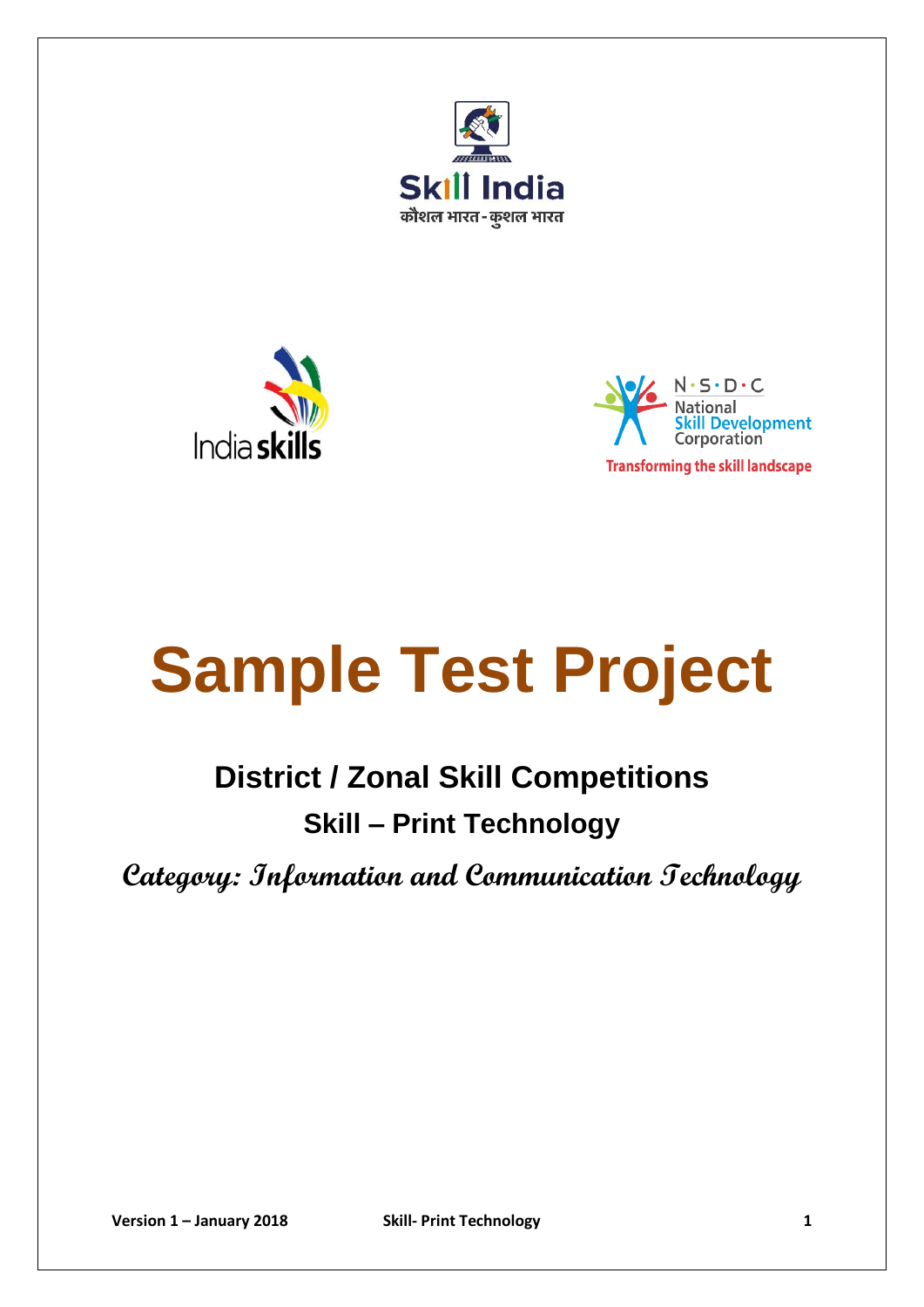# **Table of Contents**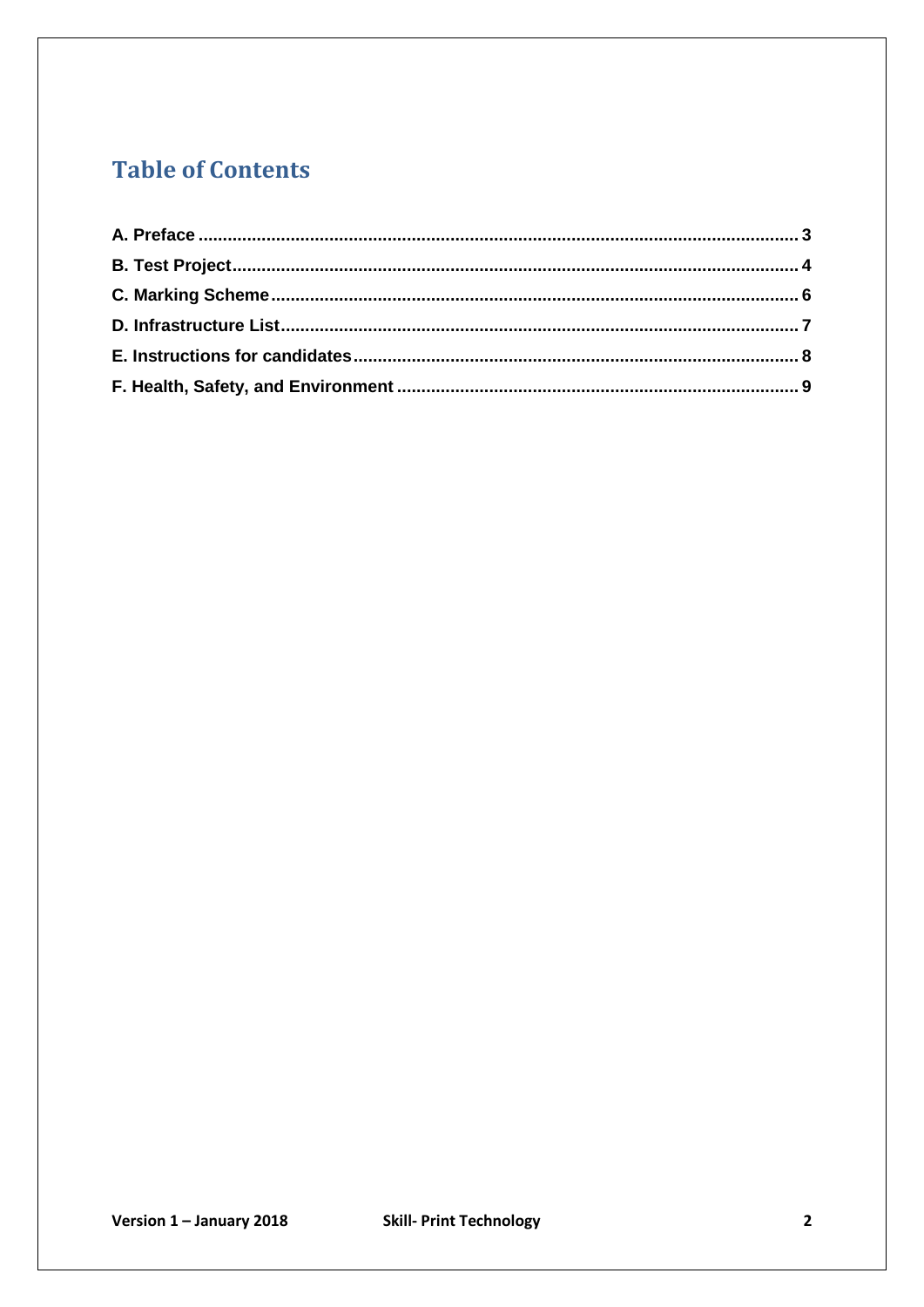# **Section -A**

## <span id="page-2-0"></span>*A. Preface*

#### **Skill Explained:**

Printing technologists are responsible for printing text and images on diverse materials. Working in a team, they usually perform all production steps from beginning to end. They receive orders from customers or from the prepress unit, from checking the documents, preparing for the print, set up machines, measure the inks, mount the material to be printed, monitor the printing process and take action if malfunctions occur. Printing technologists are required to comply with health and safety at work rules as well as environmental protection legislation. They are familiar with the risks involved in working with chemicals, for instance. They protect themselves by wearing gloves and filter masks. They dispose of waste products correctly in order to protect co-workers and the environment.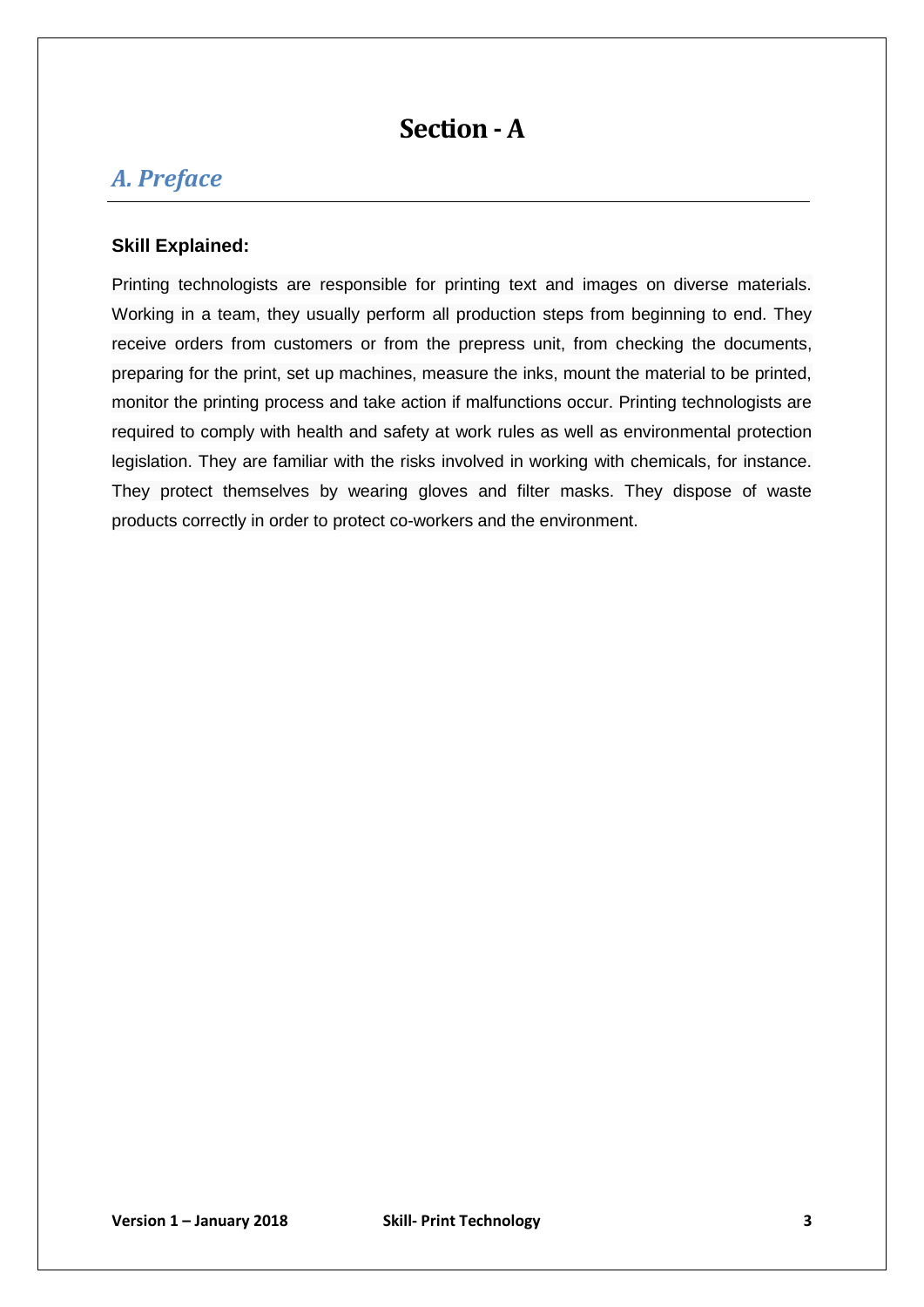## **Eligibility Criteria (for India Skills 2018 and World Skills 2019):**

Competitors born on or after 01 Jan 1997 are eligible to attend the Competition.

#### **Total Duration: 4 Hrs**

- Task 1: 2 Hours
- $\bullet$  Task 2 : 2 Hours

# **Section - B**

## <span id="page-3-0"></span>**B. Test Project**

**Description of project and tasks:**

#### **Task 1: Module A/ Print Preparation**

### **Time: 2 Hours**

You must deliver task in 2 hours

Create a folder called "YY\_Task1" on your desktop (where YY represents the number of your workstation).

All of your files must be saved in the folder

The task will be automatically collected at the end of two hours

#### **Subject:**

This competition about preparing the supplied document for printing in the specified format, size and matching color along with plotting the file for final print.

#### **Task Description:**

In this task the competitor needs to check the document provided for printing, like;

- 1. Colour check
- 2. Fonts & Type
- 3. Document size
- 4. Any distortion
- 5. Print margin

#### **Technical Specifications:**

**Version 1 – January 2018 Skill- Print Technology 4**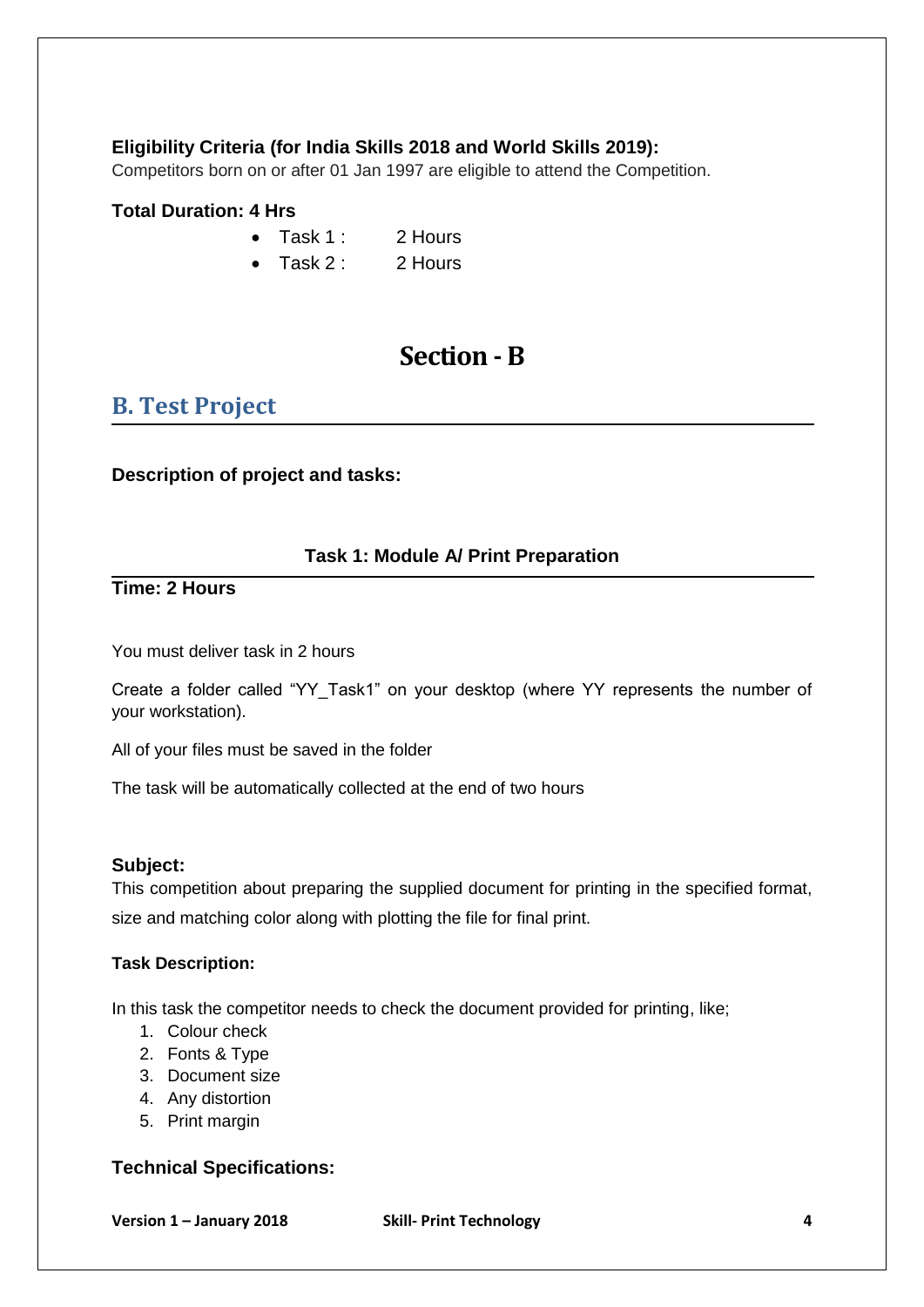Prepare the print in A3 Size and match the colours with the supplied documents.

#### **You must deliver:**

- 1. Folders as specified in "Instructions to the Competitor" on page 3.
- 2. Only files from these folders will be assessed.
- 3. Final output file

#### **Task 2: Plotting of file for print**

## **Time: 2 Hours**

You must deliver task in 2 hours

Create a folder called "YY\_Task1" on your desktop (where YY represents the number of your workstation).

All of your files must be saved in the folder

The task will be automatically collected at the end of two hours

#### **Subject:**

This competition about preparing the supplied document for printing in the specified format, size and matching color along with plotting the file for final print.

#### **Task Description:**

In this task you need to plot the files for print.

#### **Technical Specifications:**

Plot the files in A3 Size and make it ready for print.

#### **You must deliver:**

- 1. Folders as specified in "Instructions to the Competitor" on page 3.
- 2. Only files from these folders will be assessed.
- 3. Final output file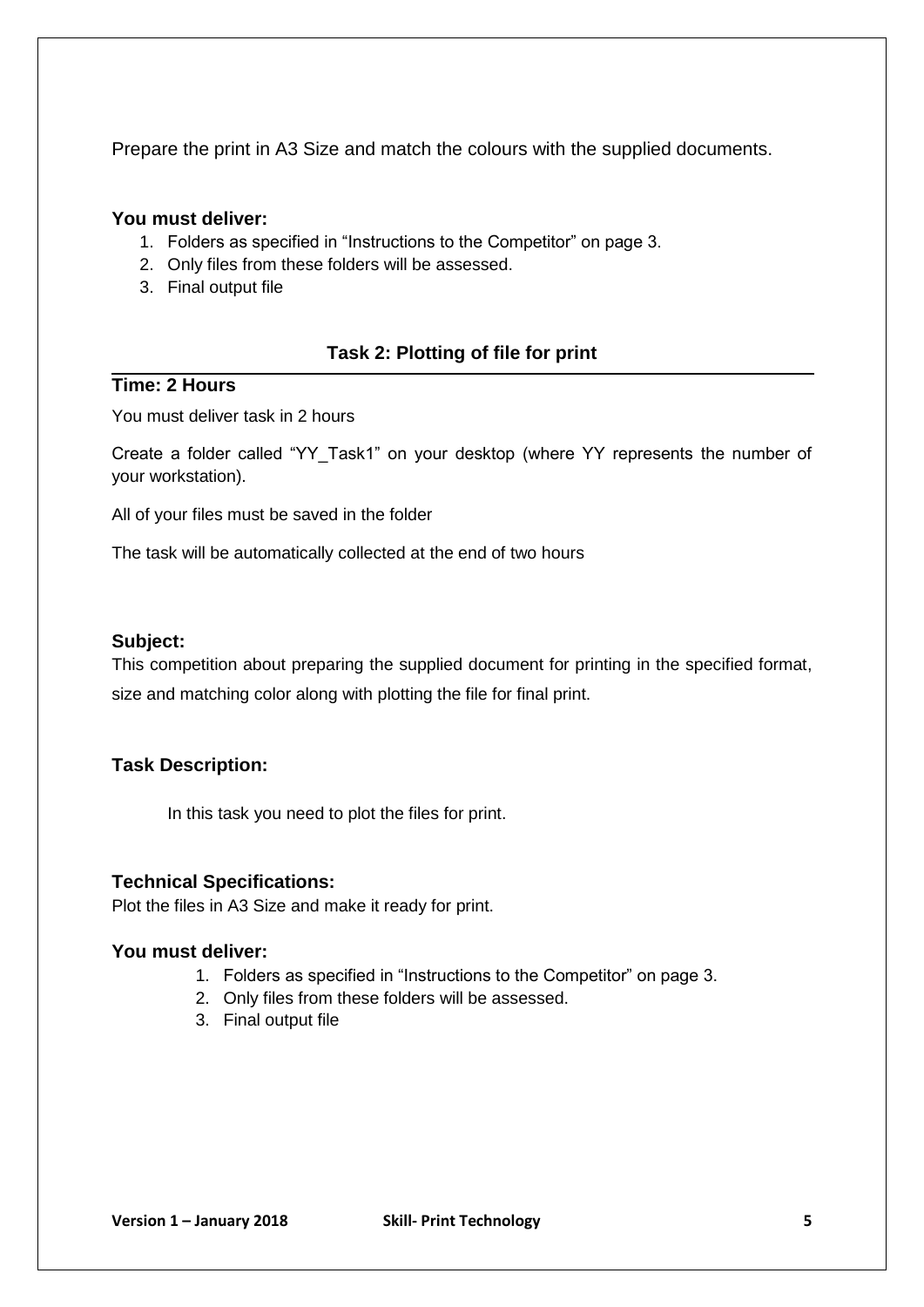# **Section – C**

# <span id="page-5-0"></span>**C. Marking Scheme**

The Assessment is done by awarding points by adopting two methods, Objective and Subjective.

- Measurement Che which is measurable
- Judgmental The Based on Industry expectations / Standard

#### **Marking Scheme**

50% marks for technical skills 50% marks for conceptual skills

**The Section Criteria is the total of Subjective and Objective** 

**Mark Sheet is attached as Appendix**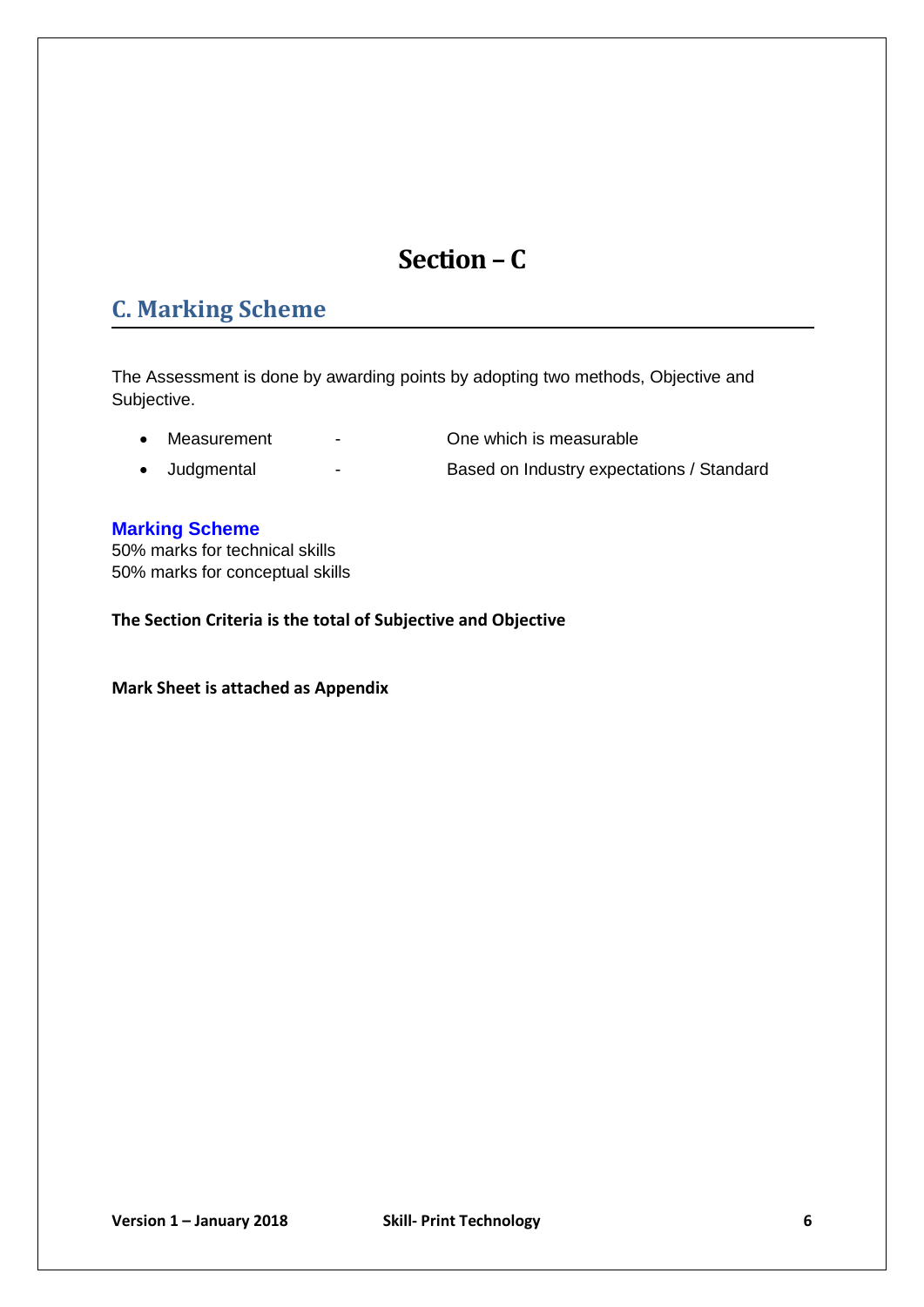# **Section - D**

## <span id="page-6-0"></span>**D. Infrastructure List**

#### **IT Equipment:**

- Intel core i5 processor, 12GB ram
- 22inch Computer Screen
- Mouse & mousepad
- Wacom Graphic tablet,
- A3 Size Printer

#### **Software:**

- Adobe Photoshop
- Corel Draw
- Adobe Illustrator

#### **Materials and Consumables:**

A3 115 gsm paper

## **General Requirements:**

- Pencil
- Eraser
- Pencil Sharpener
- 18-inch steel scale
- Cutters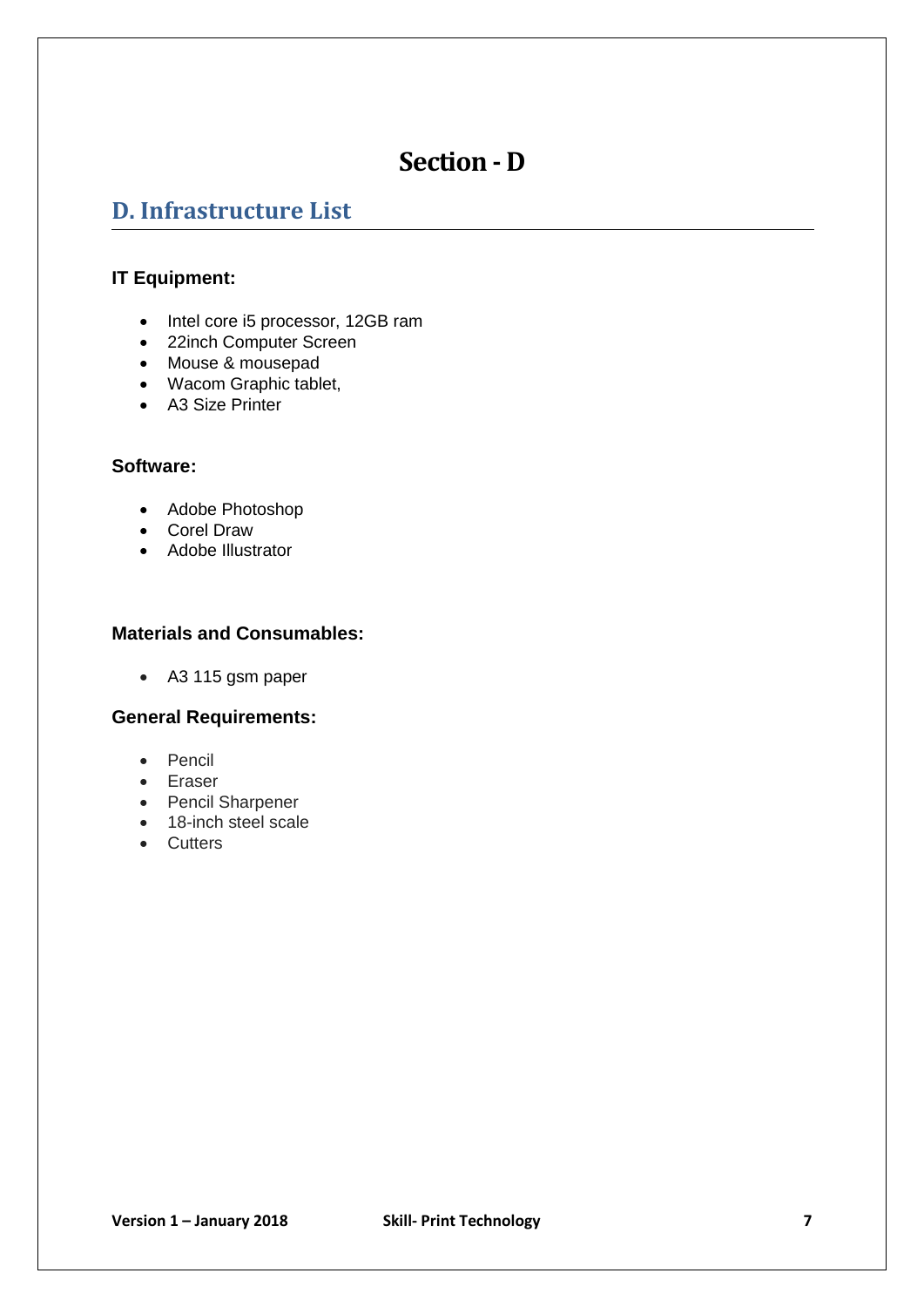# **Section – E**

## <span id="page-7-0"></span>**E. Instructions for candidates**

#### **General Rules**

- Competitors should inform the officials on duty regarding the malfunctioning of their computers, tools and equipment.
- Competitors should be mindful of loose computer wires and electrical outlets on their workstations and throughout the competition area.
- Competitors to make sure that any rulers, cutting blades or other workstation equipment are not left hanging over the edge of the bench.
- Competitors are not allowed to walk around the work area with cutting blades, rulers or other workbench tools.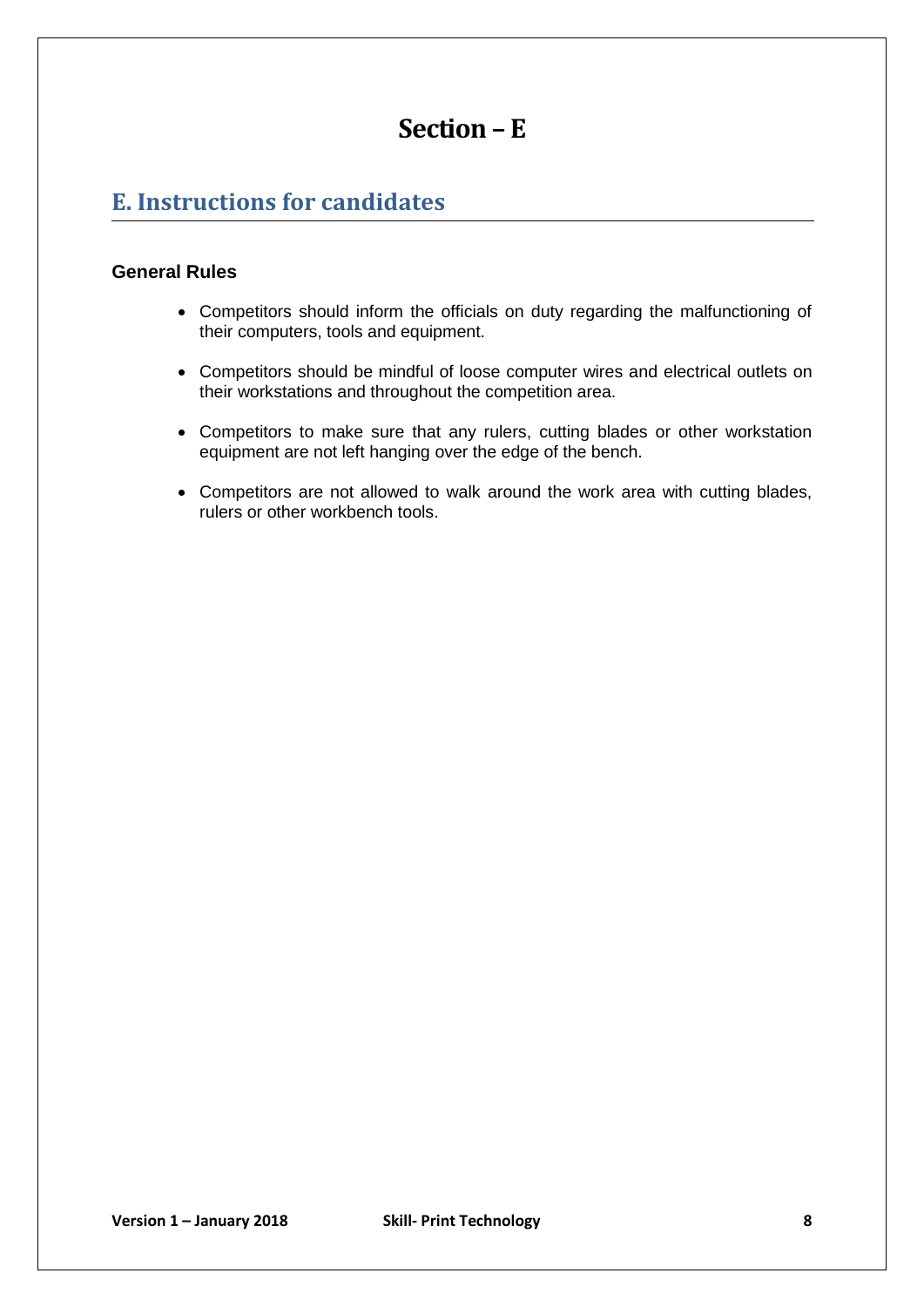# **Section – F**

## <span id="page-8-0"></span>**F. Health, Safety, and Environment**

- All accredited participants, and supporting volunteers will abide by rules and regulations with regards to Health, Safety, and Environment of the Competition venue.
- All participants, technicians and supporting staff will wear the required protective Personnel clothing.
- All participants will assume liability for all risks of injury and damage to property, loss of property, which might be associated with or result from participation in the event. The organizers will not be liable for any damage, however in case of Injury the competitor will immediately inform the immediate organizer for medical attention.
- Proper covered shoes are to be worn.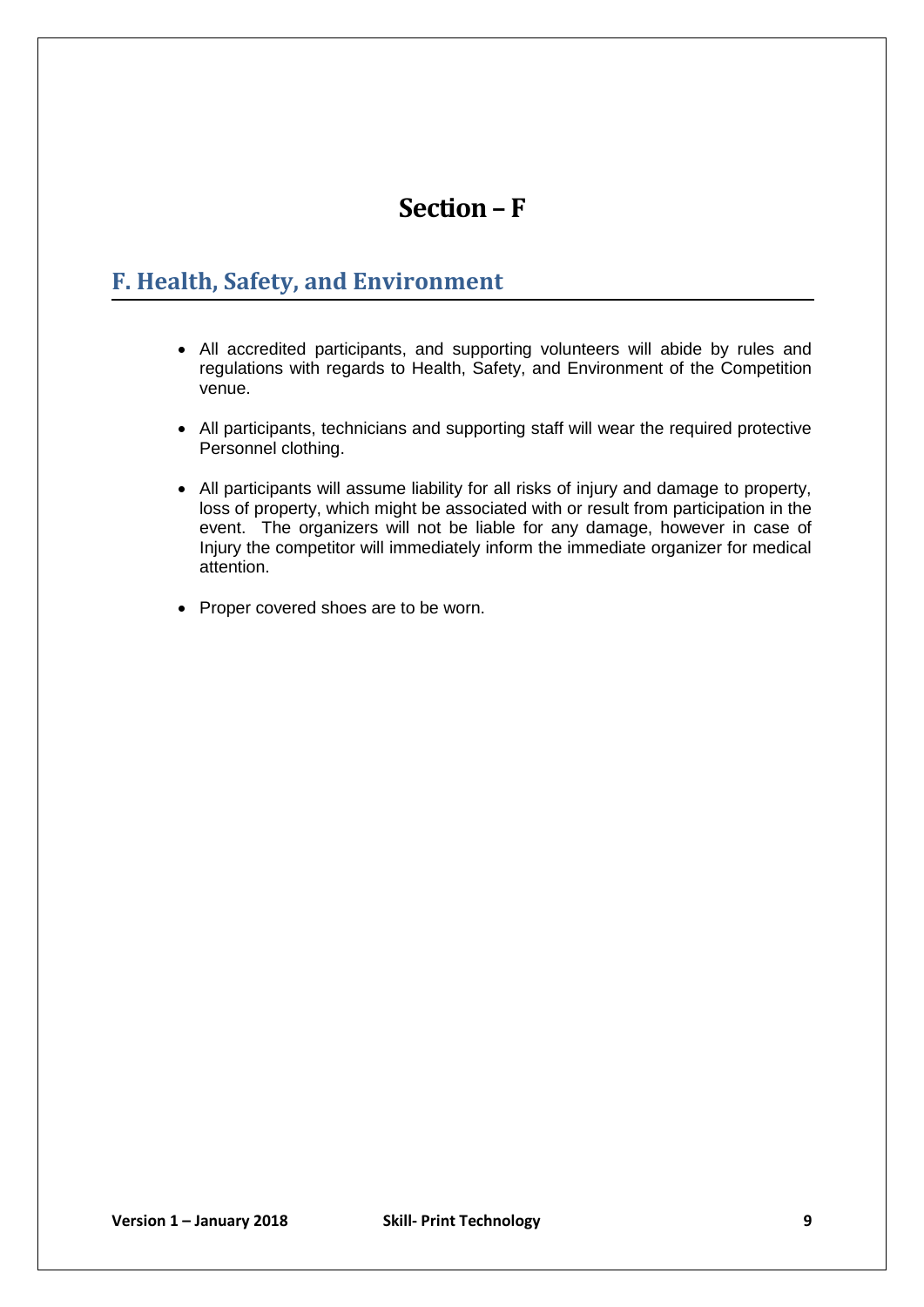#### **Annexure - 1**

## **Skill Name:** Print Technology **Competitor Name:**

| Task | <b>Criteria</b>              | <b>Mark</b> |
|------|------------------------------|-------------|
| Α    | <b>Print Preparation</b>     | 50.00       |
| B    | <b>Plotting for Printing</b> | 50.00       |
|      | <b>Grand Total</b>           | 100.00      |

| Sub<br><b>Criteria</b><br>ID | Sub<br><b>Criteria</b><br>Name or<br><b>Description</b>         | <b>Aspect</b><br><b>Type</b><br>$M =$<br><b>Meas</b><br>$J =$<br>Judg | Aspect -<br><b>Description</b>                                                                      | Judg<br><b>Score</b> | <b>Extra Aspect</b><br><b>Description</b><br>(Meas or Judg)<br><b>OR</b><br><b>Judgement</b><br><b>Score</b><br><b>Description</b><br>(Judg only) | <b>Max</b><br><b>Mark</b> |
|------------------------------|-----------------------------------------------------------------|-----------------------------------------------------------------------|-----------------------------------------------------------------------------------------------------|----------------------|---------------------------------------------------------------------------------------------------------------------------------------------------|---------------------------|
| A <sub>1</sub>               |                                                                 |                                                                       | named layers and sensible folder structure                                                          |                      |                                                                                                                                                   |                           |
|                              |                                                                 | M                                                                     | Layers and folders<br>have been given<br>appropriate rather<br>than default names<br>(any language) |                      |                                                                                                                                                   | 5                         |
| A2                           | All tasks completed on time                                     |                                                                       |                                                                                                     |                      |                                                                                                                                                   |                           |
|                              |                                                                 | M                                                                     | Each module every<br>day must be<br>finished to achieve<br>this mark                                |                      |                                                                                                                                                   | 5                         |
| A3                           | File prepared to the technical and artistic industry standards. |                                                                       |                                                                                                     |                      |                                                                                                                                                   |                           |
|                              |                                                                 | M                                                                     | Colour/fonts type<br>Checked and<br>Corrected as per<br>the standards                               |                      |                                                                                                                                                   | 10                        |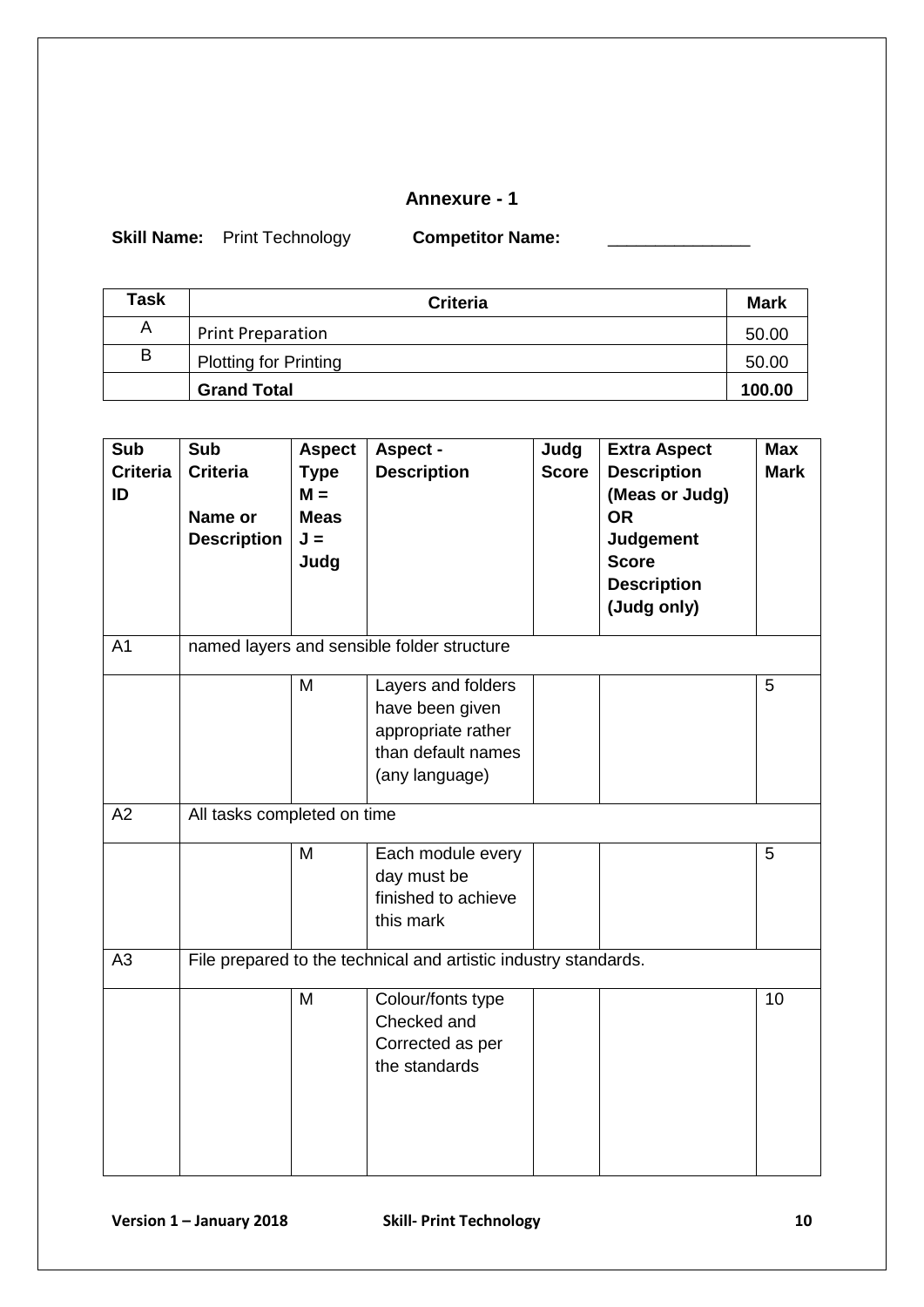|             |                                                                                |            | default, margin<br>used and no<br>output paper size<br>defined<br><b>Total Marks</b> | 50 |
|-------------|--------------------------------------------------------------------------------|------------|--------------------------------------------------------------------------------------|----|
| M           | Check for distortion<br>and colour.                                            |            | Margin is not<br>defined. By                                                         | 10 |
|             |                                                                                | 10         | Font type and<br>document size is<br>right.                                          |    |
|             |                                                                                | 5          | Font type is not<br>correct but the<br>document size is<br>right                     |    |
|             |                                                                                | $\sqrt{5}$ | Font type is right<br>but the document<br>size is not right                          |    |
|             |                                                                                | $\pmb{0}$  | Font type and<br>document size is<br>incorrect                                       |    |
| $\mathsf J$ | Font type and<br>document size                                                 |            |                                                                                      | 10 |
| M           | Document checked<br>for margin and size<br>as per the provided<br>instructions |            |                                                                                      | 10 |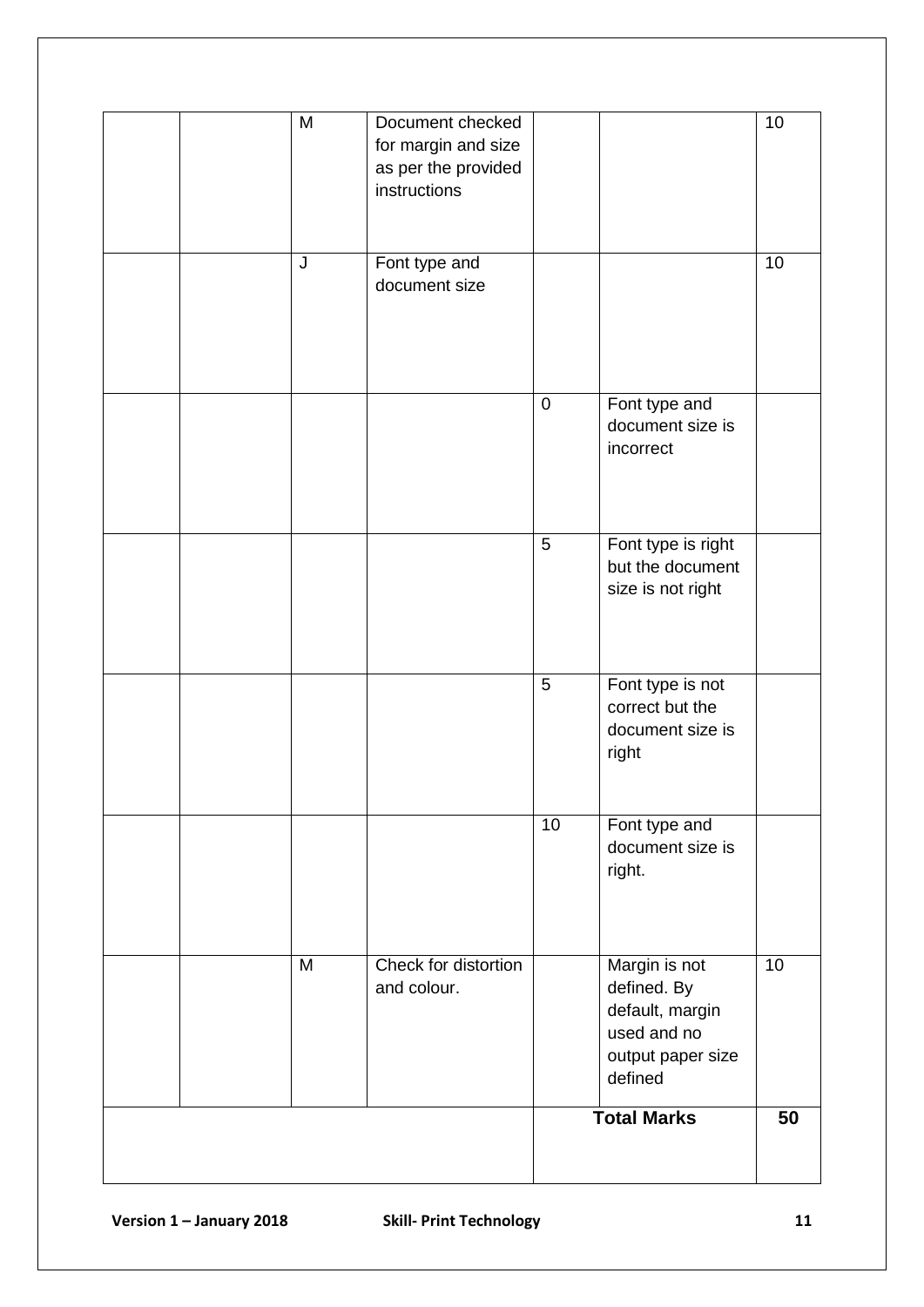| <b>B1</b> | Plotting of file for Print |   |                                                     |           |                                                                                                                                  |    |  |
|-----------|----------------------------|---|-----------------------------------------------------|-----------|----------------------------------------------------------------------------------------------------------------------------------|----|--|
|           |                            | M | Checking the<br>document for<br>sequence            |           |                                                                                                                                  | 10 |  |
|           |                            | M | Checking and<br>marking the final<br>print area     |           |                                                                                                                                  | 10 |  |
|           |                            | G | Arranging the<br>pages as per the<br>print sequence |           |                                                                                                                                  | 15 |  |
|           |                            |   |                                                     |           |                                                                                                                                  |    |  |
|           |                            |   |                                                     | $\pmb{0}$ | Pages not<br>arranged in right<br>order                                                                                          |    |  |
|           |                            |   |                                                     | 5         | Pages arranged<br>but the final<br>numbering is not<br>right                                                                     |    |  |
|           |                            |   |                                                     | 10        | Pages arranged<br>but not marked<br>with print area                                                                              |    |  |
|           |                            |   |                                                     | 15        | Pages arranged<br>and printing area<br>is also marked                                                                            |    |  |
|           |                            | M | File ready for print                                |           | Pages arranged,<br>printing area<br>marked,<br>sequencing done,<br>images if any in<br>the document<br>checked and<br>corrected. | 15 |  |
|           |                            |   |                                                     |           | <b>Total Marks</b>                                                                                                               | 50 |  |